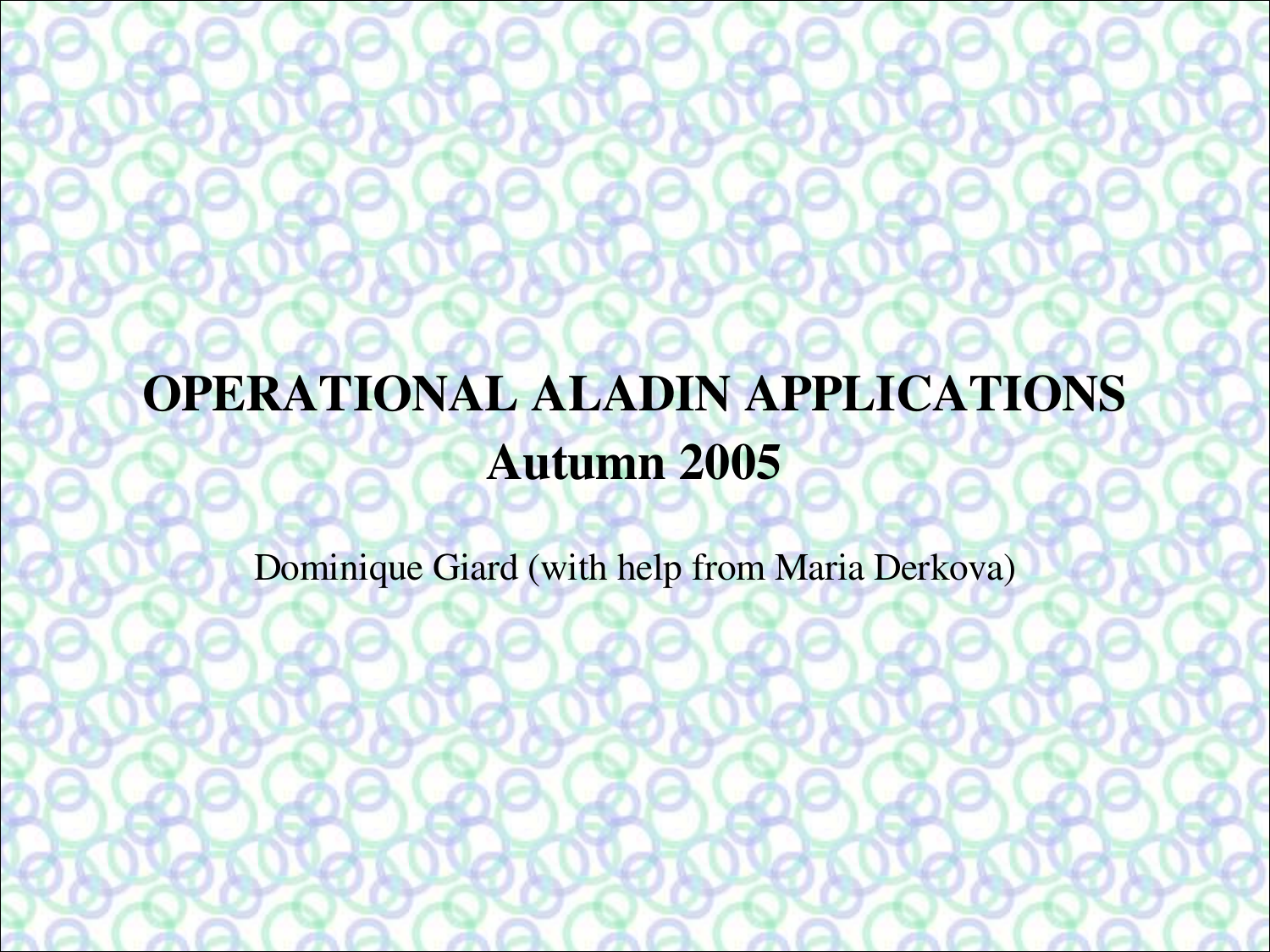#### MAIN OPERATIONAL FORECAST DOMAINS



*Thanks Jean-Daniel Gril for the map*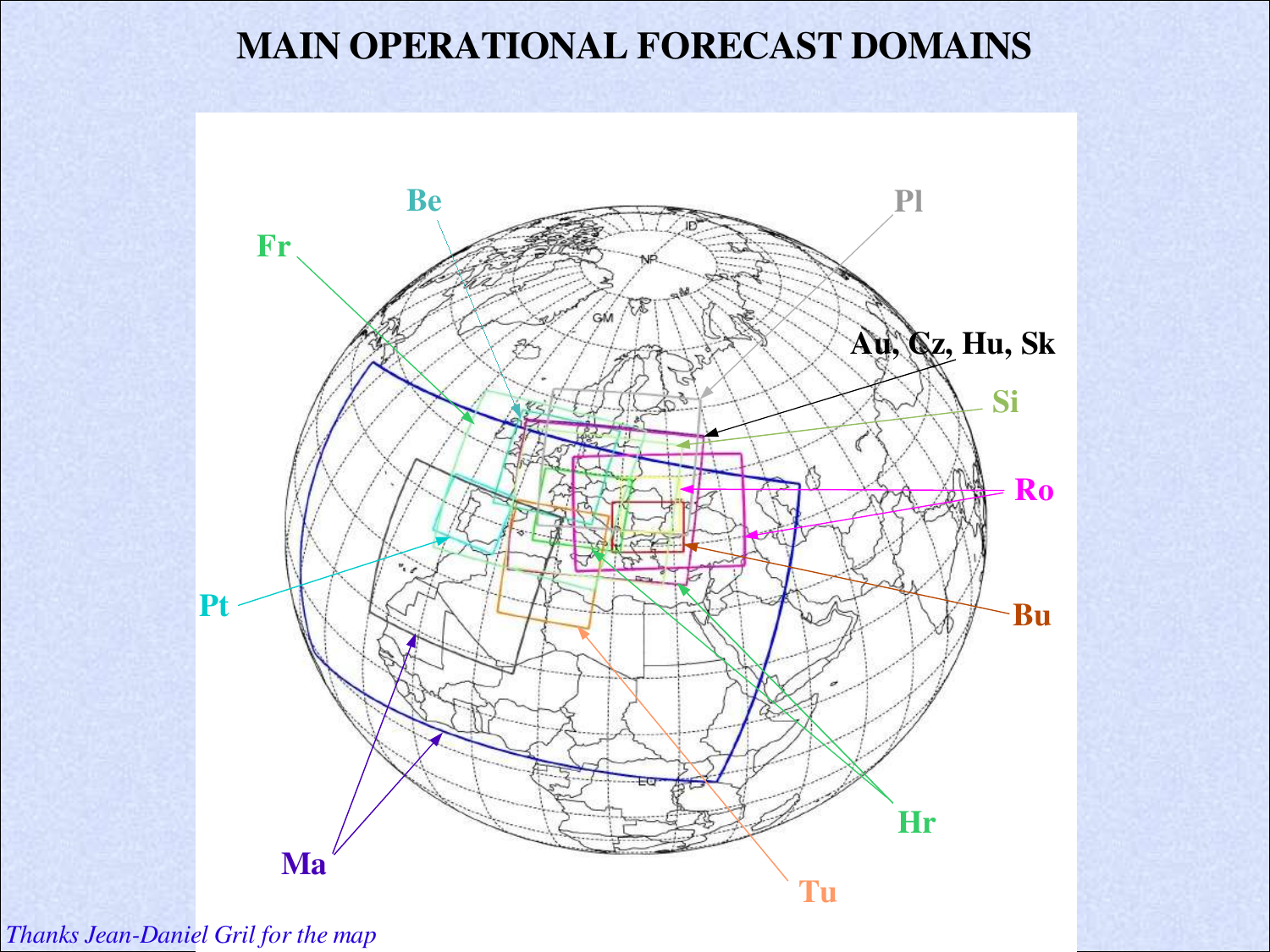#### MANY DOMAINS !

around 70 ...

- $\vee$  9 for sending coupling data
- $\vee$  17 for "synoptic" forecast
	- horizontal resolution from 7 to 31 km

(7.0, 8.0, 9.0, 9.5, 9.6, 10.0, 12.2, 12.5, 12.7, 16.7, 24.0, 31.1)

- horizontal extension from 1700 km×1700 km to 6300 km × 9700 km
- $\vee$  13 for local very high resolution dynamical adaptation
	- for wind and precipitations
	- horizontal resolution : 2-3 km
	- domains from 150 to 450 km wide
- $\checkmark$  ~26 for post-processing

 $\blacktriangleright$  + those for parallel or back-up suites, assimilation, ...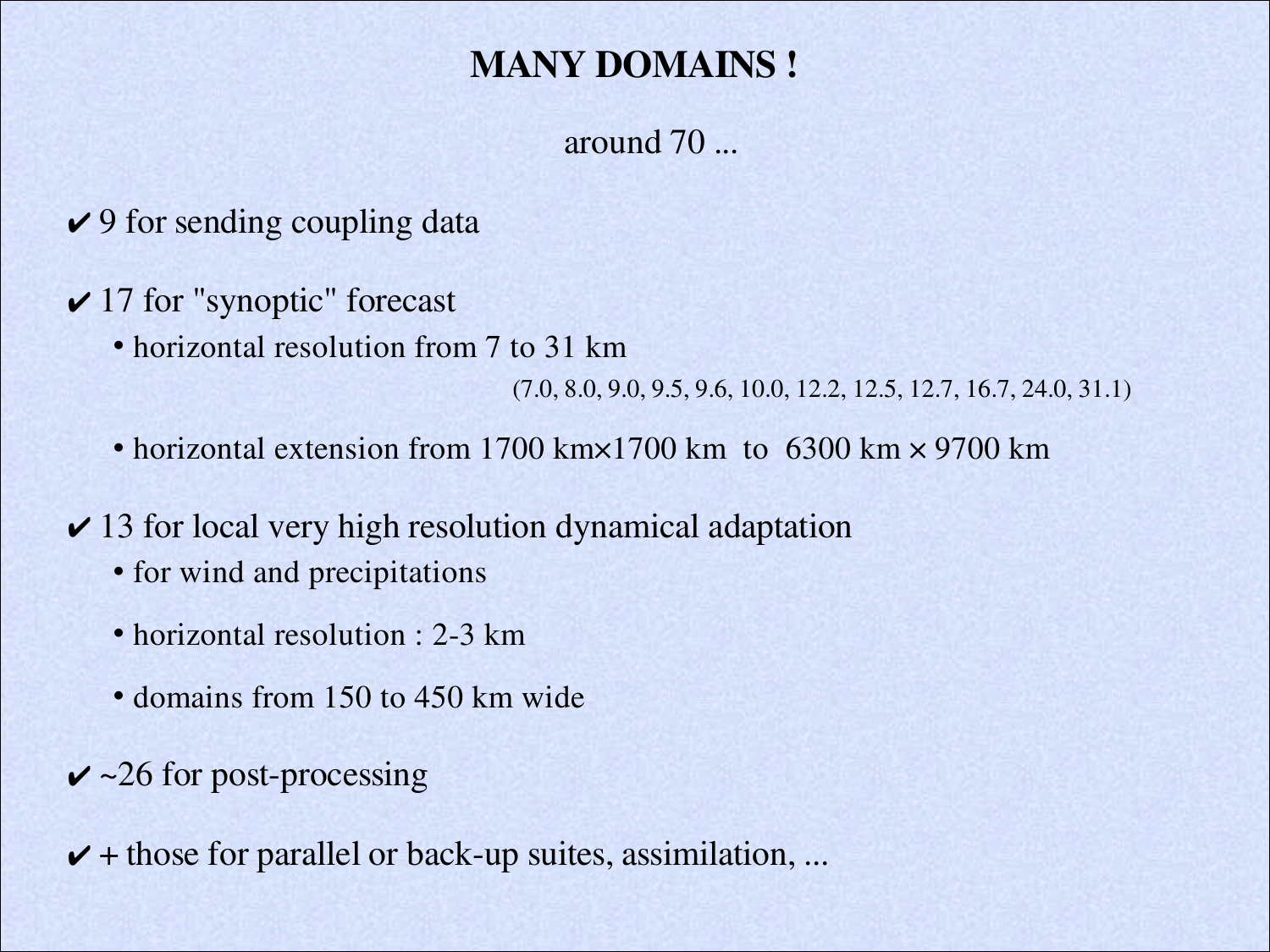### AND 6 DIFFERENT VERTICAL GRIDS

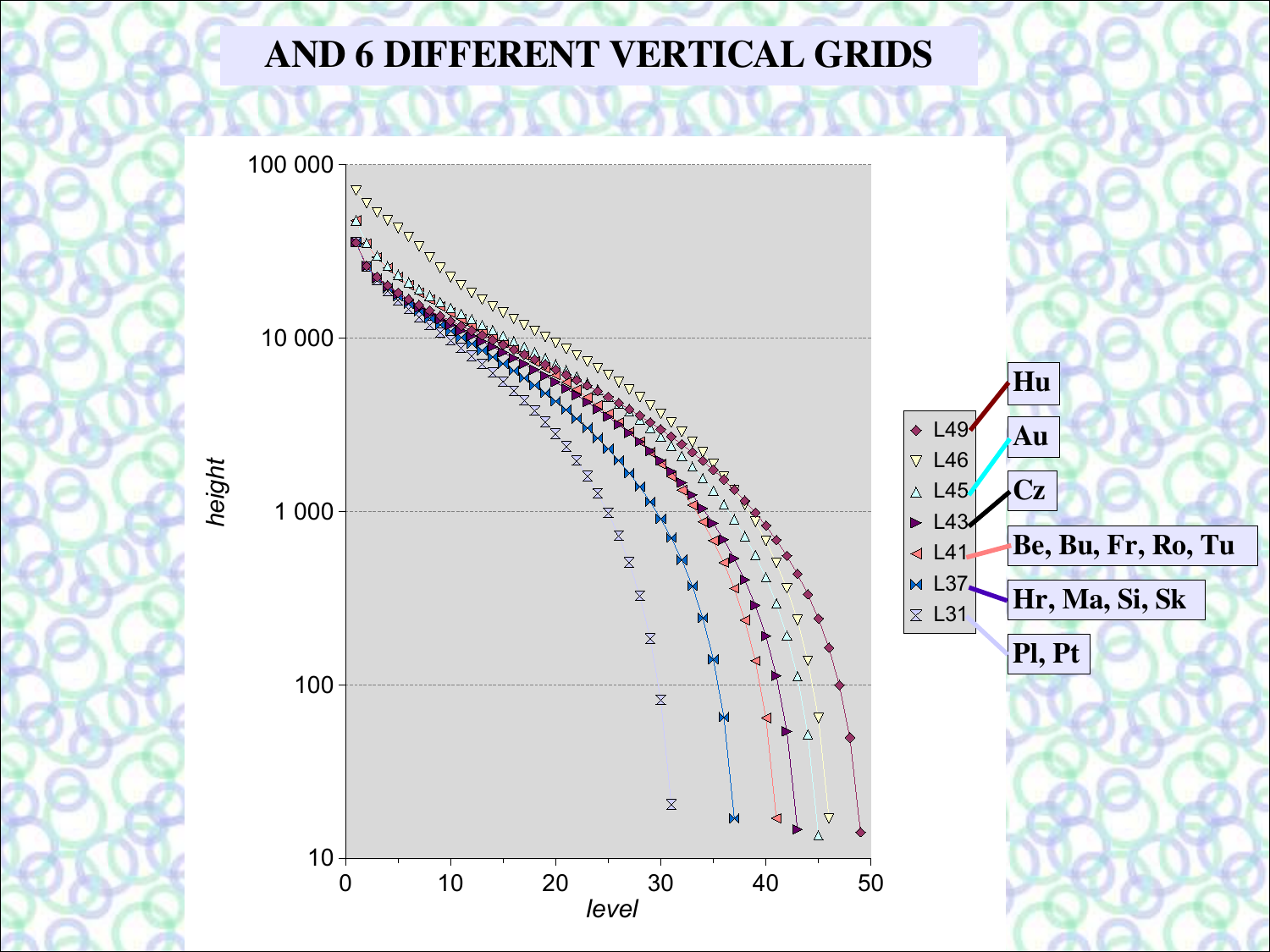#### A REAL DIVERSIFICATION OF OPERATIONAL APPLICATIONS

In domains and resolutions *(horizontal, grid-point & spectral, and vertical)* 

**SOVETS OVER OVER OVER** 

In the choices for **physics** 

In the choices for post-processing

 $\odot$   $\odot$ 

In the model version too : from cycle  $12$   $\bigodot$  to cycle  $29$   $\bigodot$  how !

New ! 2 operational 3d-var assimilation suites, in Hungary (Spring) and in France (Summer)

+ a blending suite in Czech Rep.

*and many plans by other partners* (3*d-var and/or surface assimilation*) RWA RWA RWA R

Diagnostic analyses for nowcasting by 3 partners *(for the while)*

and Algeria has just started daily runs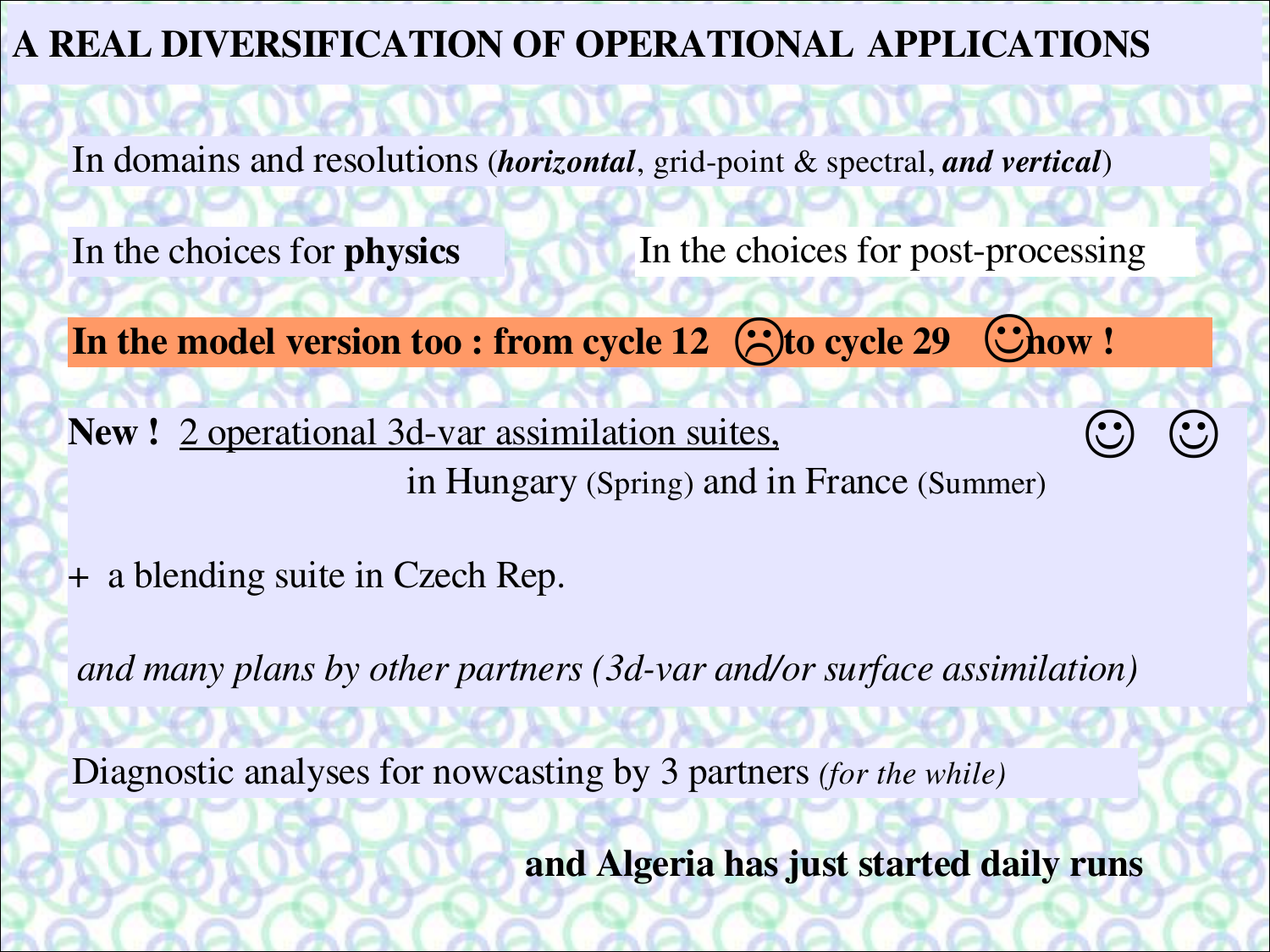#### A COMMON UPDATE OF OPERATIONAL SUITES

#### • When ?

end of November *but some modifications were waiting for years*

• Why ?

change in "physiographic" databases changes in file format, bug corrections changes in the content of "telecom" files *number of levels, new fields*

• Side effects :

detailed information on operations now available correction of a few problems *preparing the joint "jump to ALARO" (SURFEX)*